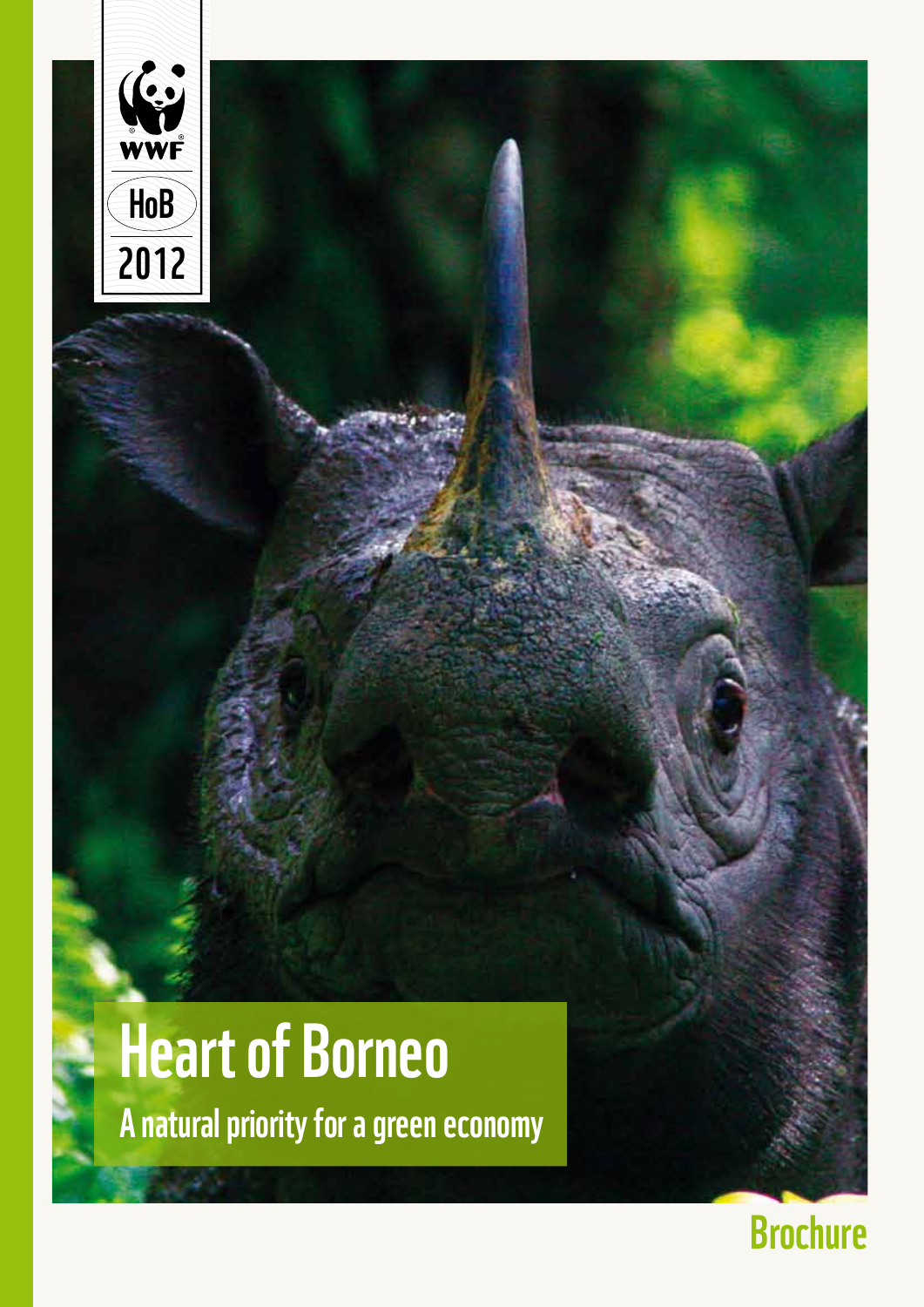# Towards a Green Economy in the Heart of Borneo

In 2007, through the historic Heart of Borneo Declaration, the governments of Brunei Darussalam, Indonesia and Malaysia committed to conserve and sustainably manage 220,000km2 of contiguous tropical forest.

The Heart of Borneo (HoB) is one of the most biologically diverse places on Earth. It supports many species found nowhere else. In the past 15 years, more than 500 new flora or fauna species have been discovered, at a rate of more than three per month.

One of Asia's last great rainforests, the HoB is home to the charismatic but threatened orangutan, pygmy elephant, clouded leopard and the critically endangered Sumatran rhino.

The HoB covers one-third of the island and provides vital

fresh water resources to more than 70% of Borneo, including water for drinking and sanitation, as well as industry, agriculture, river transportation and overall development. These forests prevent erosion and maintain good soil quality for agriculture through nutrient cycling, as well as supporting nature-based tourism.

The HoB is the cultural epicenter for one million indigenous community members, who depend on these forests for their livelihoods and well being.

Despite their importance to economic, societal and environmental well being, the forests of the Heart of Borneo have been steadily diminishing since the 1950s (see map below). The 2007 Heart of Borneo Declaration is an attempt to reverse this trend.



1 Heart of Borneo: A natural priority for a green economy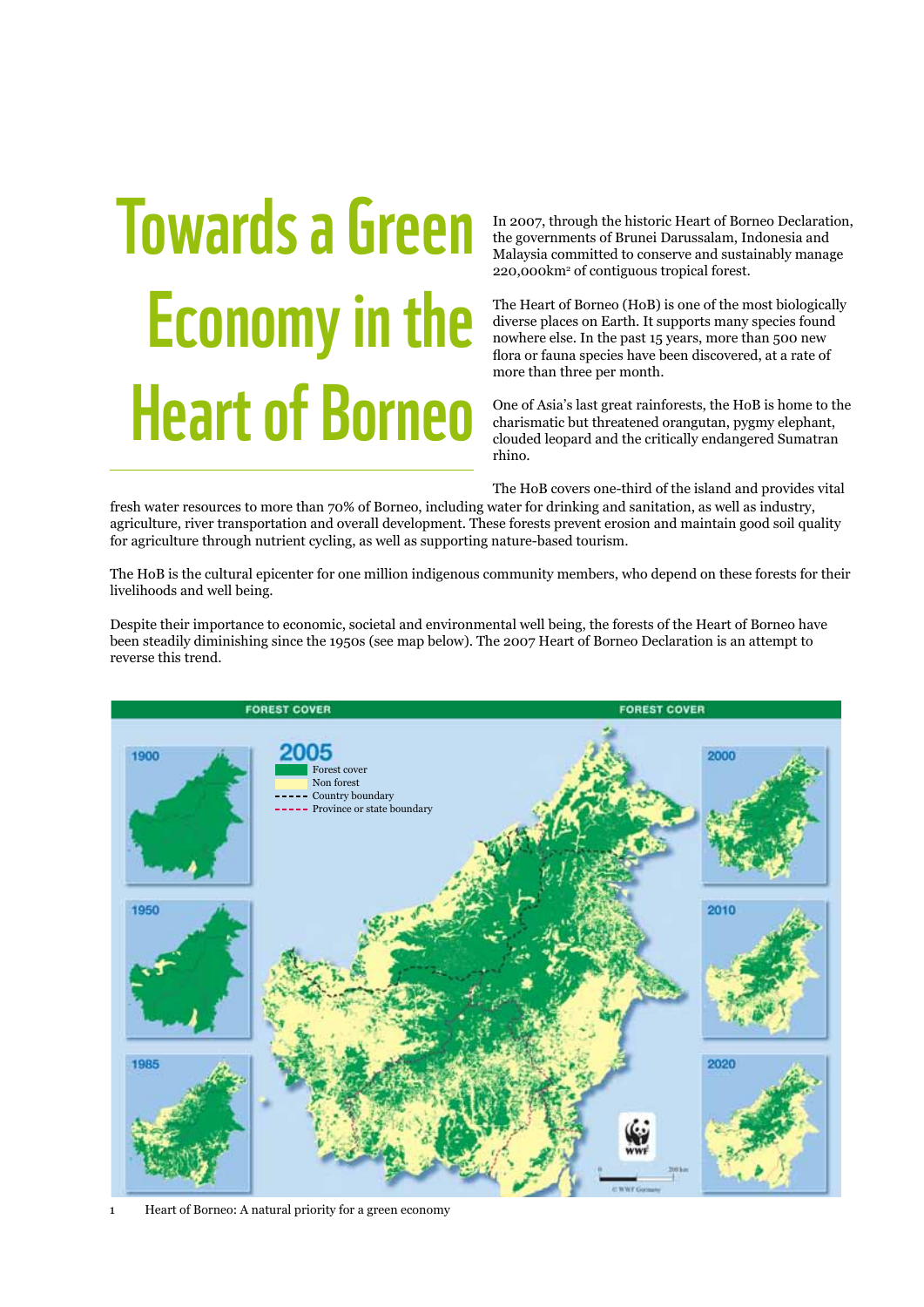## WWF's Heart of Borneo Vision

WWF has long been a partner of the three HoB governments. Following the 2007 tri-lateral Declaration, it developed three goals to support conservation and sustainable development across the HoB.



By 2020, a 22 million hectare mosaic of protected areas, trans-boundary reserves and sustainably managed corridors and buffer zones will be established to ensure the future of all the Heart of Borneo priority species and ecosystems.

By 2020, there will be a zero rate of conversion of natural forests to other land use in the Heart of Borneo.

By 2020, long-term financing mechanisms will provide diversified and equitable benefits for local communities, governments and responsible business and at the same time enhance ecosystem goods and services.

Via its global Network, and with dozens of partners, WWF has implemented many projects, achieving significant gains in protected area conservation and sustainable forest management.

Now, our efforts are needed on a much larger scale across the whole of the HoB and under the unifying conservation and sustainable development theme agreed by the three HoB governments.

In 2010, WWF brought together several partners to design a program to support the governments to transition towards a green economy in which the natural capital values of the HoB help define green growth development.

### **What do we mean by a green economy? Five dimensions of Green Growth:**

- 1 Biodiversity and ecosystem services provide valuable contributions to economic growth and human welfare, but are often omitted from decision making. Green growth seeks to address these failures.
- 2 Climate change resilience is about adapting to the impacts of a changing climate and preparing a more stable future linked to near-term mitigation measures.
- 3 Greenhouse gas emissions need to be limited to contribute to efforts to mitigate climate change and minimize future adverse impacts at local and global levels.
- 4 Economic growth that can be sustained must be considered in conjunction with other environmental and social factors.
- 5 Social development and poverty alleviation is a central objective of green growth at local and national levels.

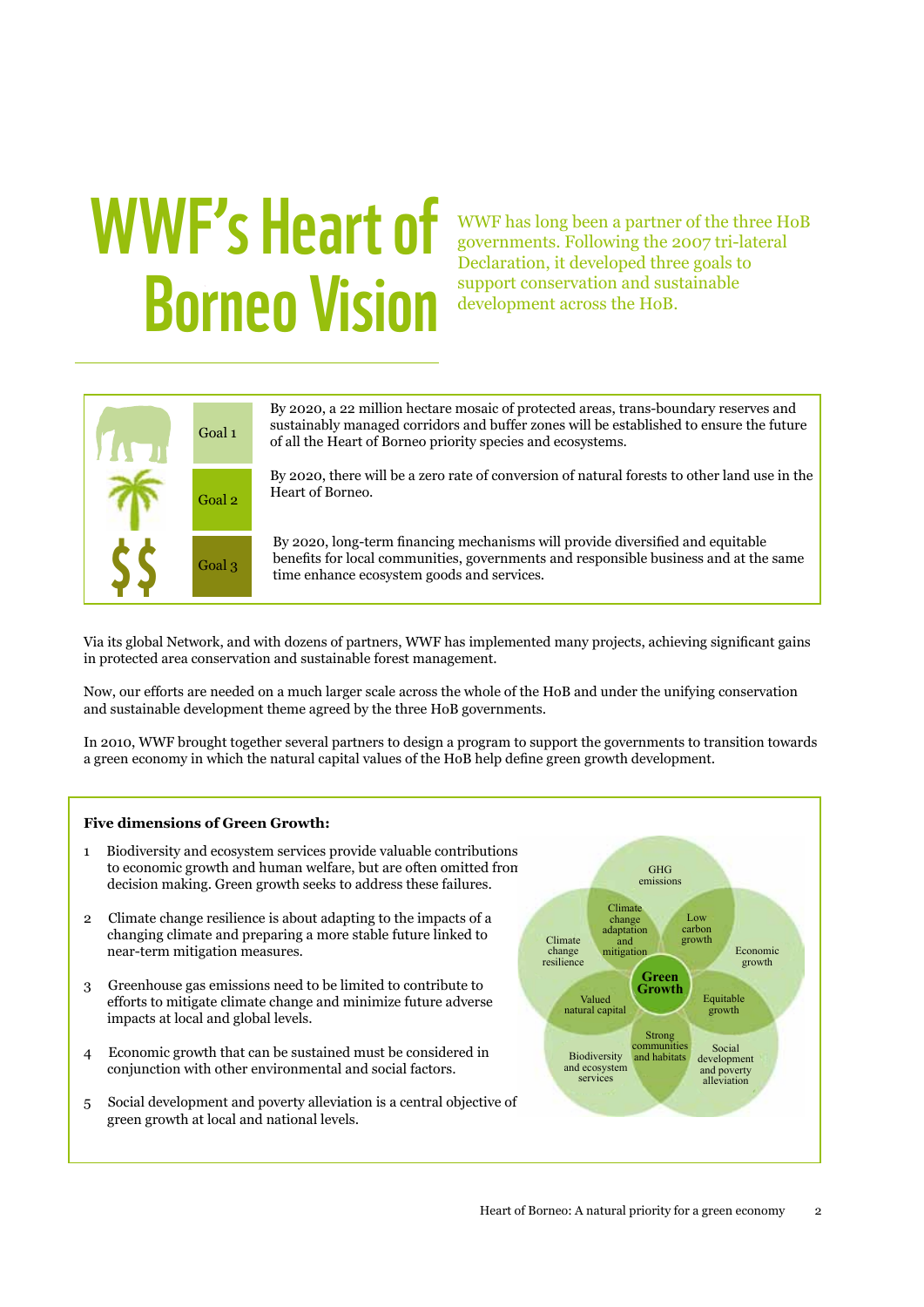### The case for a Green Economy

The momentum to build a global 'green economy' is growing.

There is a need to curb greenhouse gas emissions, use resources more efficiently, provide long-term sustainable increases in standards of living, and value the natural assets that have underpinned economic success over the centuries.

These pressures go hand-in-hand with opportunities for green jobs, new products and innovations, cost reductions and the long-term

### **What do we mean by a green economy?**

Governments, business and communities pursue green growth by recognizing the economic, ecological and social value of forests, and invest in sustaining

### **Pursuing Green Growth:**

The Heart of Borneo Declaration is the ideal assets and gains support development that can be sustainable and inclusive. benefits of a low-carbon economy. In many ways, the HoB Declaration was the first step towards creating a green

economy for the HoB to deliver both environmental and economic sustainability.

A green economy will only be realized if the values of the HoB's natural capital become part of prevailing economic development plans.

### **Natural Capital**

Natural capital refers to all our natural assets, such as forests, lakes, wetlands and river basins. The value of natural capital is still under-appreciated in land-use and policy decision making. For example, keeping the forests and waterways of the HoB healthy offers the most cost-effective means of confronting the many environmental challenges we face. In partnership with the HoB governments, WWF is developing a green economy roadmap to guide the transition to a more sustainable future.

### **The role of forests in a green economy**

Real world examples are beginning to highlight the inherent value-for-money that investing in forests represents. The link between poverty and loss of ecosystems and biodiversity is becoming much clearer, elevating conservation and sustainable development of natural resources to the front line of poverty reduction measures for many countries.

According to the UN, the multi-functionality of forests places them at the foundation of a green economy, sustaining a wide range of sectors and livelihoods. However, forests are still being destroyed for limited private and short-term gains. A new way of thinking is needed where economic policies and instruments are used to incentivize stakeholders who maintain natural capital and penalize those who don't.

The HoB represents an opportunity to demonstrate this new way of thinking through the pursuit of a green economy that both grows the economy and guarantees the long term future of natural assets that underpin it.

WWF and the three HoB governments, aim to show that these forests are worth more standing than cut down.

The Rio+20 Summit, to be held in June 2012 in Brazil, will be on the theme Green Economy in the Context of Poverty Eradication and Sustainable Development. It will be the key international event to catalyze a green economic approach for the Heart of Borneo.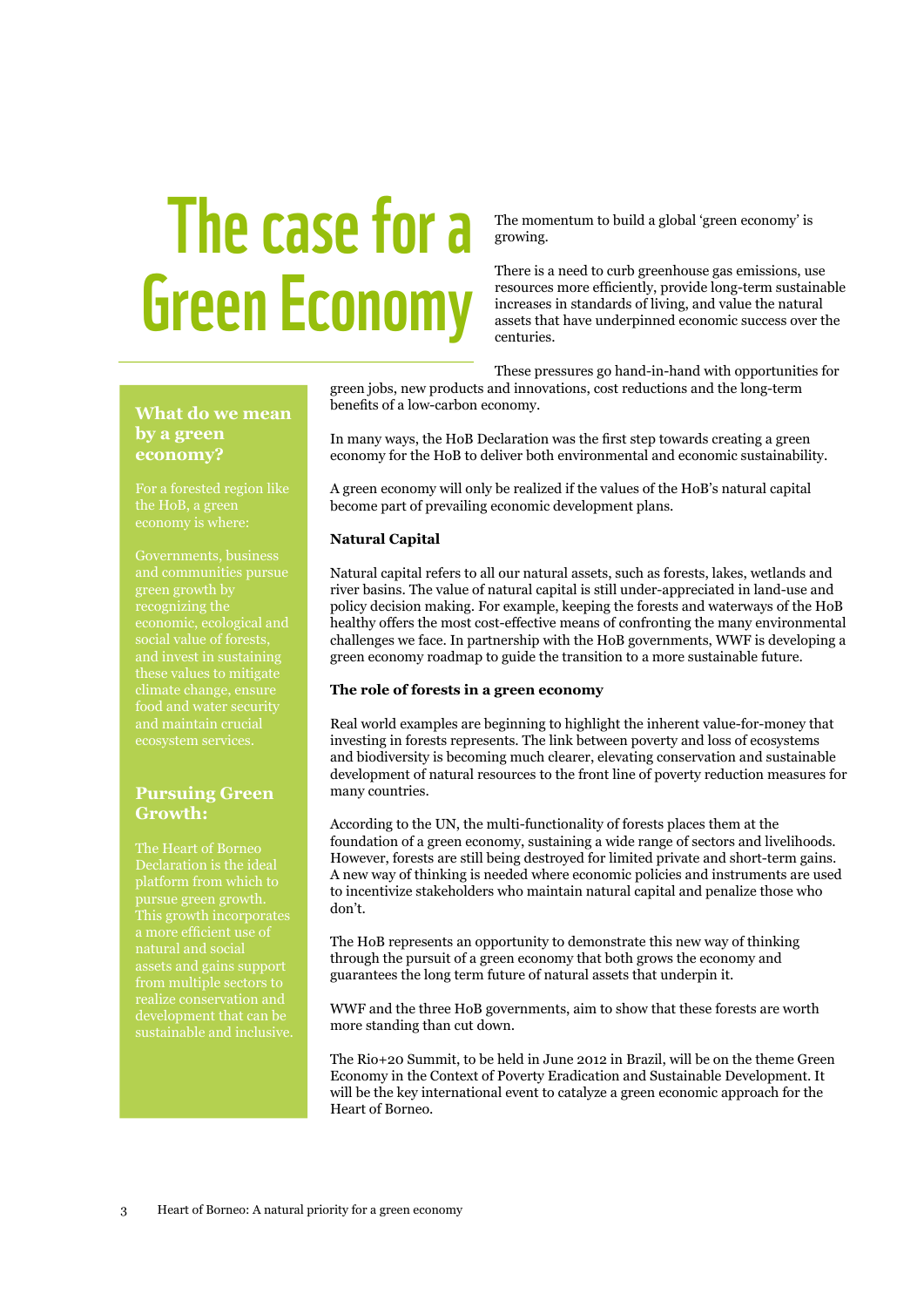### The road to Rio+20 Summit





*"Indonesia can implement a green economy to achieve 7% economic growth and 26% reduction of greenhouse gas emissions by 2020."* 

> Susilo Bambang Yudhoyono



The 2012 UN Conference on Sustainable Development – the Rio+20 Summit – sets out to secure renewed political commitments for sustainable development and to address new and emerging challenges.

By developing a Green Economy Roadmap for integration of HoB goals into development plans and business practices, the three HoB governments can capture input, support and commitment from strategic local and international partners.

To help the three governments reach this goal at the Rio Summit, WWF is working to identify needs, opportunities and clarify incentives and actions to support the transition toward a green future.

### **Creating a political platform and partner's forum**

WWF's collaborative work builds the critical components needed to develop a green economy in the HoB, from galvanizing the political will and creating the right business climate and incentives for private sector investment, to preparing the case to tap sources of public and private funds for long-term, ecosystem-based projects.

This approach aims to establish a Green Economy Partners Forum with up to US\$100 million in initial support for HoB conservation and sustainable development priorities

### **Business leadership to drive a Green Economy in HoB**

The overarching threats to the HoB's biodiversity and ecosystems stem from economic activities and drivers.

More than 40% of the HoB's area is under management by forestry, palm oil and mining sectors. WWF engaged with more than 200 businesses in the region to create a practical economic argument for conservation and develop solutions that show how the biodiversity, forests and ecosystems of the HoB can become the engines for green growth and sustainability into the future. *The Business Solutions: Delivering the Heart of Borneo Declaration* report outlines a number of sector-specific solutions that could lead to a more sustainable future.

WWF has launched the *Heart of Borneo Green Business Network (GBN)* – dedicated to collaborating and communicating the information that companies need to build green businesses in the HoB. The GBN aims to provide the tools and support to those organisations willing to work towards a sustainable future.

**For more information visit:** www.panda.org/borneo/greenbusinessnetwork.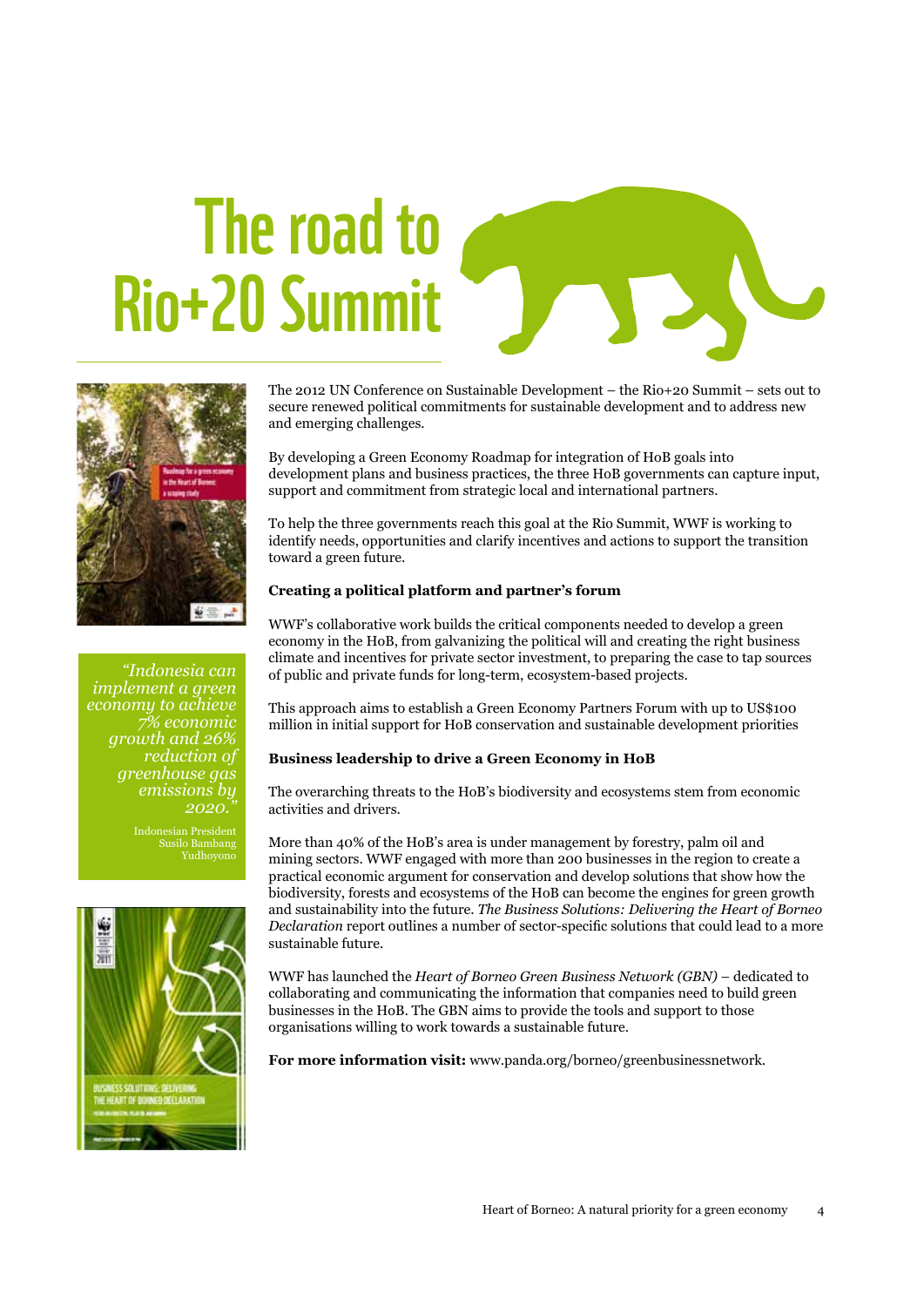### On the ground 'forest solutions' in the HoB





*"Malaysia's ambitious goal is to simultaneously reduce poverty and achieve a green*   $e_{\text{conomy}}$ .

> Prime Minister Datuk Seri Najib Tun Razak

*[Our country must]…"focus on balancing development with environmental conservation and utilize our natural resources to obtain optimum benefits for current and future generations."*

> *His Majesty the Sultan dan Yang-di Pertuan of Brunei Darussalam*

### **Catalyzing green growth based on ecosystem values, including long-term financing**

To pursue a green economic pathway, the three HoB governments must have viable alternative models that deliver conservation and economic results.

WWF is bringing together partners and investors to fund and provide the necessary technical capacity and resources to support the transition to a green economy.

Many of these critical success factors are highlighted in a publication produced by WWF and launched by the three HoB governments during the 10th Conference of Parties in Nagoya, Japan. *Financing the Heart of Borneo – A Partnership Approach to Economic Sustainability* lays out steps the governments and partners will take to mainstream the value of nature into policy and decision making and catalyze market mechanisms that drive green growth.

### **What would the transition to a green economy look like?**

To fully realize the Green Economy opportunity, Brunei, Indonesia and Malaysia will need to make changes in policy, finance and landuse practices.

Initiatives in this area include developing policies and practices to support green growth activities, a fund to assist in the transition from 'business as usual' and a Centre of Excellence to guide the process. Demonstration projects are also vital.

WWF is working with its local and international partners, and the three HoB governments, to demonstrate the effectiveness of the green economy approach in the HoB.

'Forest solutions' include: building local biodiversity-based economies, enhancing community-managed areas, effectively managing protected areas, sustainable and responsible production of timber and palm oil. These solutions also include effective use of degraded land, reforestation and avoiding deforestation, as well as watershed and freshwater management.

In the lead up to Rio+20 WWF will work to prove the case for existing and new solutions by mixing our conservation expertise with new financial, economic and business solutions to show that the forests of the HoB are worth more standing than cut down.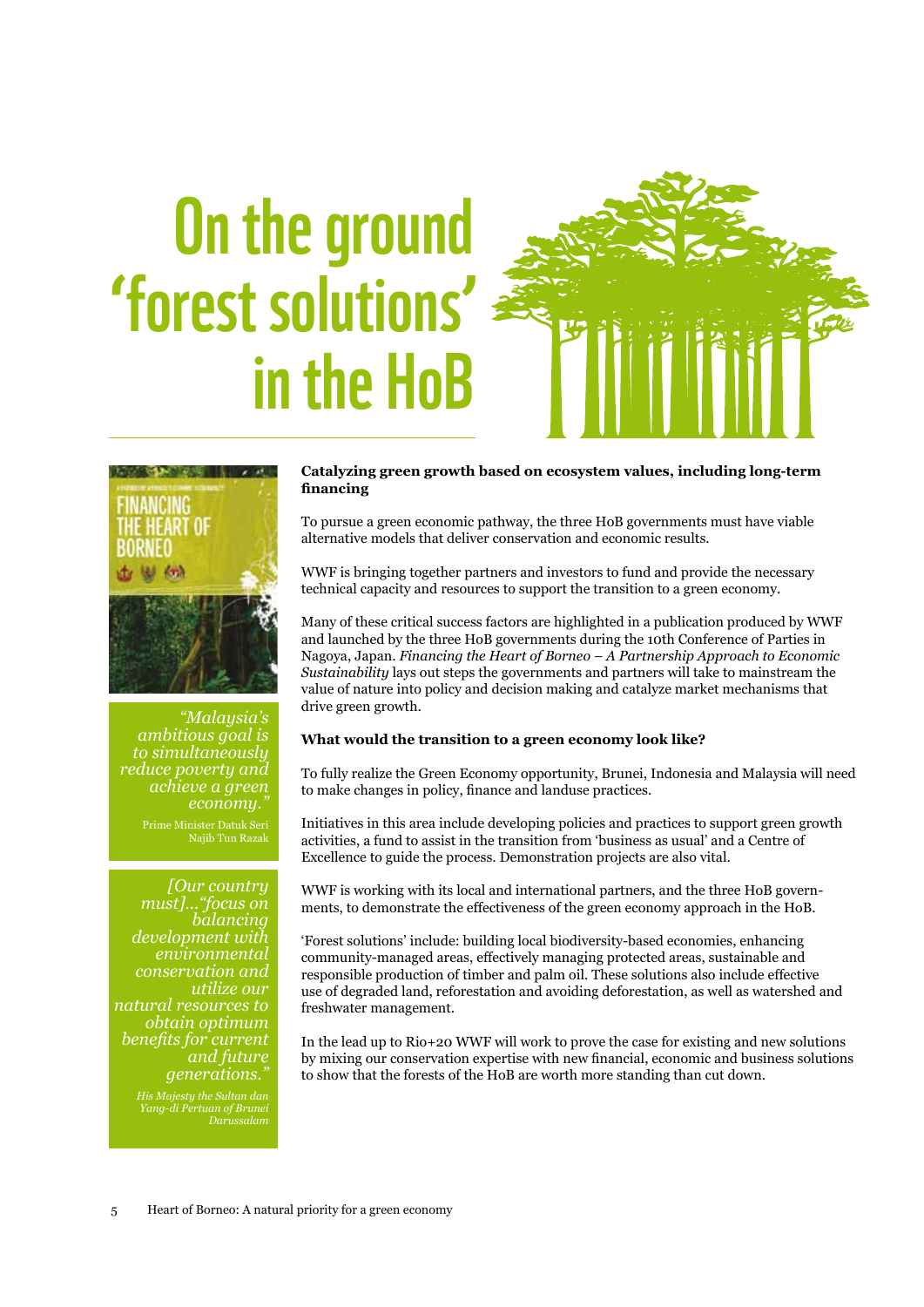### Building blocks to a green economy in the HoB





*"Based on our collective experiences, the best way to enhance the framework for strong, sustainable and balanced economic growth is to put development front and centre, and to invest in a green economic recovery for all."*  Ban Ki-moon,

UN Secretary-general

### *"We have no choice but to develop a green economy."*

Jacob Zuma, President, South Africa, Green Economy Summit in Johannesburg, 18 May 2010

### **Low Carbon Growth Strategies –Defining the Future of Kalimantan**

WWF has collaborated with the Government of East Kalimantan, the Indonesian National Climate Change Council (DNPI) and international consultants, McKinsey & Company, to create a low carbon development plan for East Kalimantan.

The plan focused on key economic sectors and was built around a multi-stakeholder engagement process. A similar strategy has been developed for Central Kalimantan. The strategies deliver a vision for the Provinces based on stopping deforestation and forest degradation, and reducing GHG emissions by millions of tonnes, coupled with a substantial growth in GDP through targeted interventions and investments.

### **Sabah Green Economy Conference**

In November 2011, with the Sabah State Government Forestry Department, WWF HoB GI co-hosted one of the largest conferences on the Green Economy ever held in the Asian region. More than 500 hundred representatives of business, government, civil society and multilateral development organizations gathered in Sabah, Malaysia. Several initiatives were profiled including the release of the 2011 palm oil score card and launch of the Malaysian chapter of its Green Business Network (and report). This conference provided a launching platform for the serious consideration of green economy initiatives in the state – a vital part of the Heart of Borneo.

### **Kutai Barat Pilot: Making a Green Economy a Reality at the District Level**

A green economy strategy for the HoB that is both practical and linked to on-ground realities is essential. In East Kalimantan, there is a unique opportunity for WWF and local government to cooperate on the design and implementation phase of a pilot strategy. WWF has developed an integrated action plan to ensure Kutai Barat's natural resources are conserved and sustainably managed as a key part of a green economy, where governments, business and communities value key ecosystem services, stop conversion of natural forests, reduce GHG emissions, and generate equitable livelihoods.

The approach is creating conditions for a district-level REDD+ program that includes spatial planning, governance and stakeholder involvement to improve forest protection and the use of degraded lands for palm oil expansion, Community Conserved Areas for biodiversity, carbon and socio-cultural values.